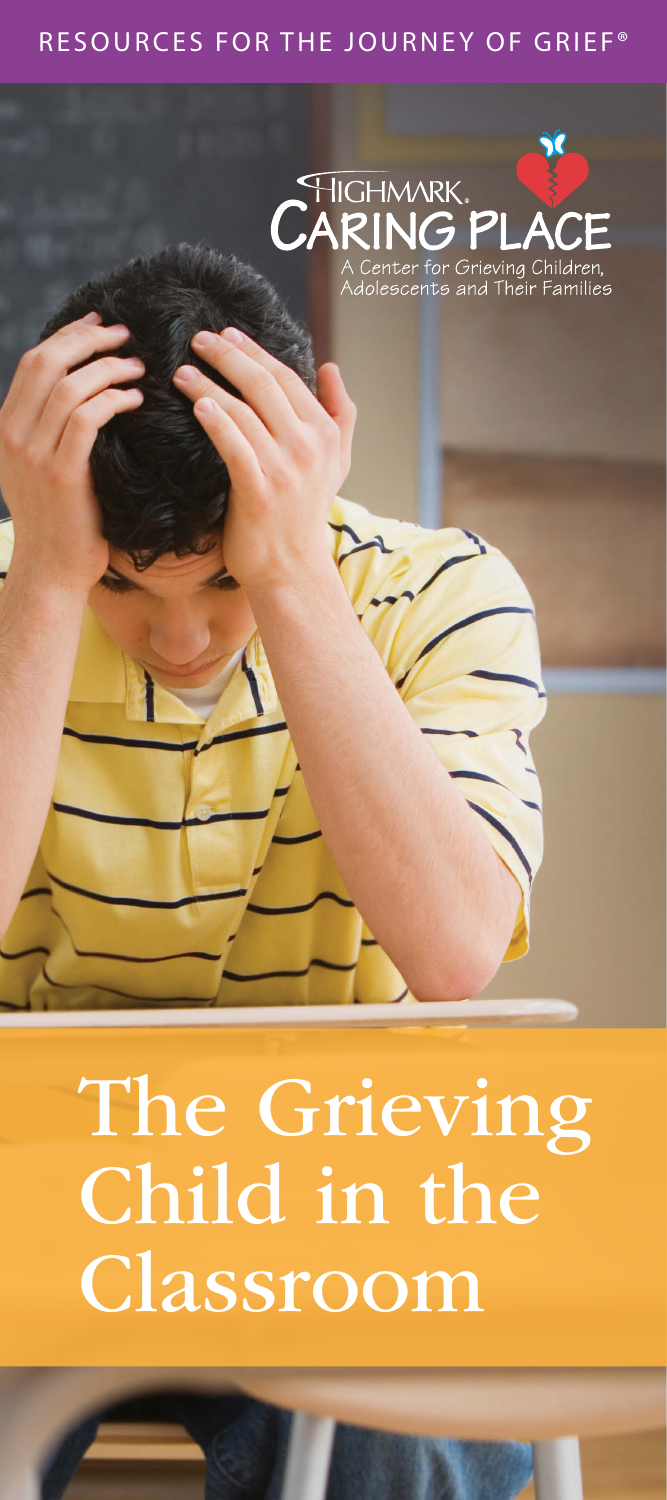# Children and Grief

#### **What Is Grief?**

Grief is our natural human response to the death of someone we love. It's the connection to the person no longer with us.

Grief is a complex process. It's not a single feeling or experience. It's a mixture of many feelings, thoughts and sensations swirling together—in a way that's often confusing for children (and for adults).

Grief is not just the sadness of missing someone. It's a reorganizing of a whole life.

Grief is questions: Who am I now? Where do I fit? Who else will die? Who will take care of me? What is life now? What is *my* life now?

Grief is feeling out of control.

Grief is love, not ever wanting to say goodbye.

#### **Grief Is…**

#### **Feelings**

#### • Sadness

- Anger
- Guilt
- Anxiety
- Shock
- Relief

#### **Thoughts**

- Disbelief
- Confusion
- Preoccupation
- Sensing the presence of the loved one

#### **Physical Sensations**

- Hollowness in the stomach
- Tightness in the chest
- Tightness in the throat
- Oversensitivity to noise
- A sense of depersonalization, as though nothing is real, including yourself
- Breathlessness
- Weakness in the muscles
- Lack of energy
- Dry mouth

### Grief Is a Process, Not an Event

The death of someone we love is not an event—it is the first chapter in a lifetime of living without that person. At every age, at every step along the way, we have to figure out how we're going to manage without the one we love so dearly.

Grief is a lifelong process of coming to terms with a major loss in our life.

Grief is a long process. Many children tell us that the second year after their loved one's death is actually more difficult than the first year after the death.

The reality that the one they love is not ever coming back—that this death is *permanent*—takes time to sink in. And when it does, the feelings of loss and bewilderment are often harder than the shock and confusion of the first months after the death.

Even after many years, the death of a parent may impact a child's life. Typical childhood events—from making the soccer team to major milestones like learning to drive, going on a first date or graduating from high school—bring about a longing for the presence of the person who died.

It's important not to assume that a child (or an adult) will "just get over it" after the passage of a certain amount of time. If grief is love not ever wanting to say goodbye, then grief doesn't have a final ending point. Grief changes and sometimes moderates over time, but the journey of grief is a lifetime journey.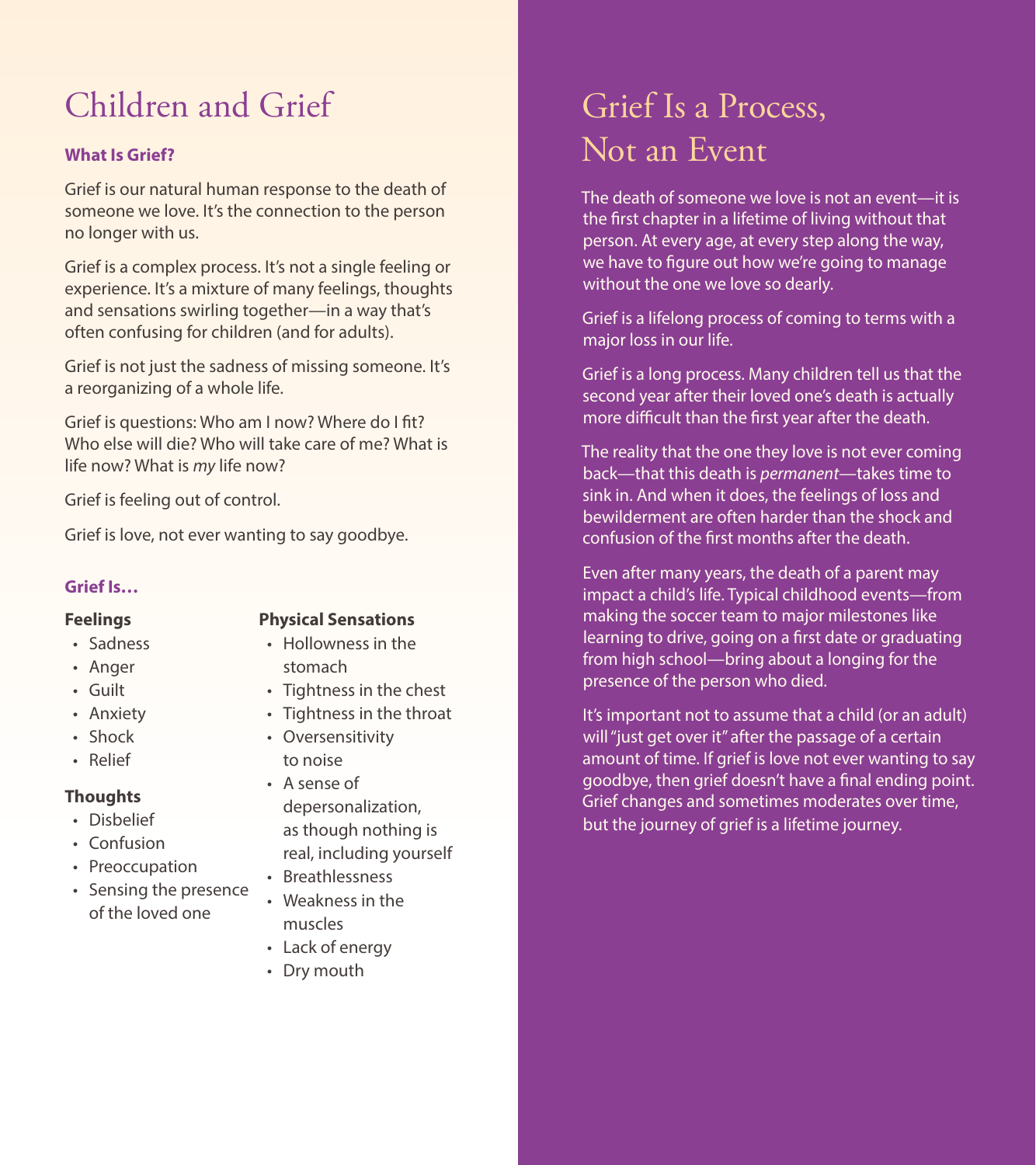### The Grieving Child in the Classroom

#### **Distractible/Daydreaming**

For children and adults alike, very little is clear immediately after a death—and it takes many years to discover the full ramifications of what truly is lost, what is actually left, and what is possible without this loved one.

How do people make these deep discoveries? By going over and over in their mind every aspect of their life—as it was, as it is, as it could have been, as it might be, as it will no longer be...

It's no wonder a grieving child is distractible.

So they stare out the window. They drift off into space. They're distracted easily by movements and sounds in the room. They think about the person they loved—the person they love still—wishing they were still alive, remembering them (the good times and the bad), wondering what their loved one is doing now, wondering how they themselves are going to survive without the one they love...

#### **Forgetful**

For the same reasons, a grieving child can be much more forgetful than they used to be.

There is much more than usual going on in a grieving child's mind. It makes sense that some things get pushed to the back burner—or out of the mind entirely.

The child can forget to do their homework. They can forget to turn in completed homework. They can forget that a project is due. They can forget that a form requires a parent's signature. They might forget their pencil, their book or other needed items.

#### **Fearful**

A grieving child may have many fears that were not present before their loved one died. In fact, what we see at the Caring Place is that most children are anxious and fearful after the death of a family member.

What we hear from the children most often is the worry, *"Who will die next?"* And right after that is *"And who will take care of me then?"*

Many children become afraid to separate from their parent or parents. They worry that something terrible might happen to their family if they are out of the child's sight. They feel that they want to protect their family.

Grieving children are also often nervous to be in social situations with their peers for fear of being singled out, talked about and/or picked on. Some grieving children prefer to be in the presence of adults they trust rather than in a group of their peers.

Oftentimes, fear is the unseen motivator behind a number of behaviors.

#### **Sudden outbursts of tears**

At any time during the day, a grieving child might be reminded about the person who died. Thinking about their loved one can easily cause the child to become tearful or to cry.

Daily life contains many hidden pitfalls for children who have lost a close relative. New friends ask how many siblings are in the family. Other kids complain about their parents. The school sponsors a father and son campout. The loved one's birthday arrives, or the anniversary of their death does. All of these and more may lead a child to feel overwhelmed.

It's important to understand that these "grief attacks" or "grief bursts" are very common to those in grief, adult or child. In addition, there is not always a visible or an understandable trigger to them.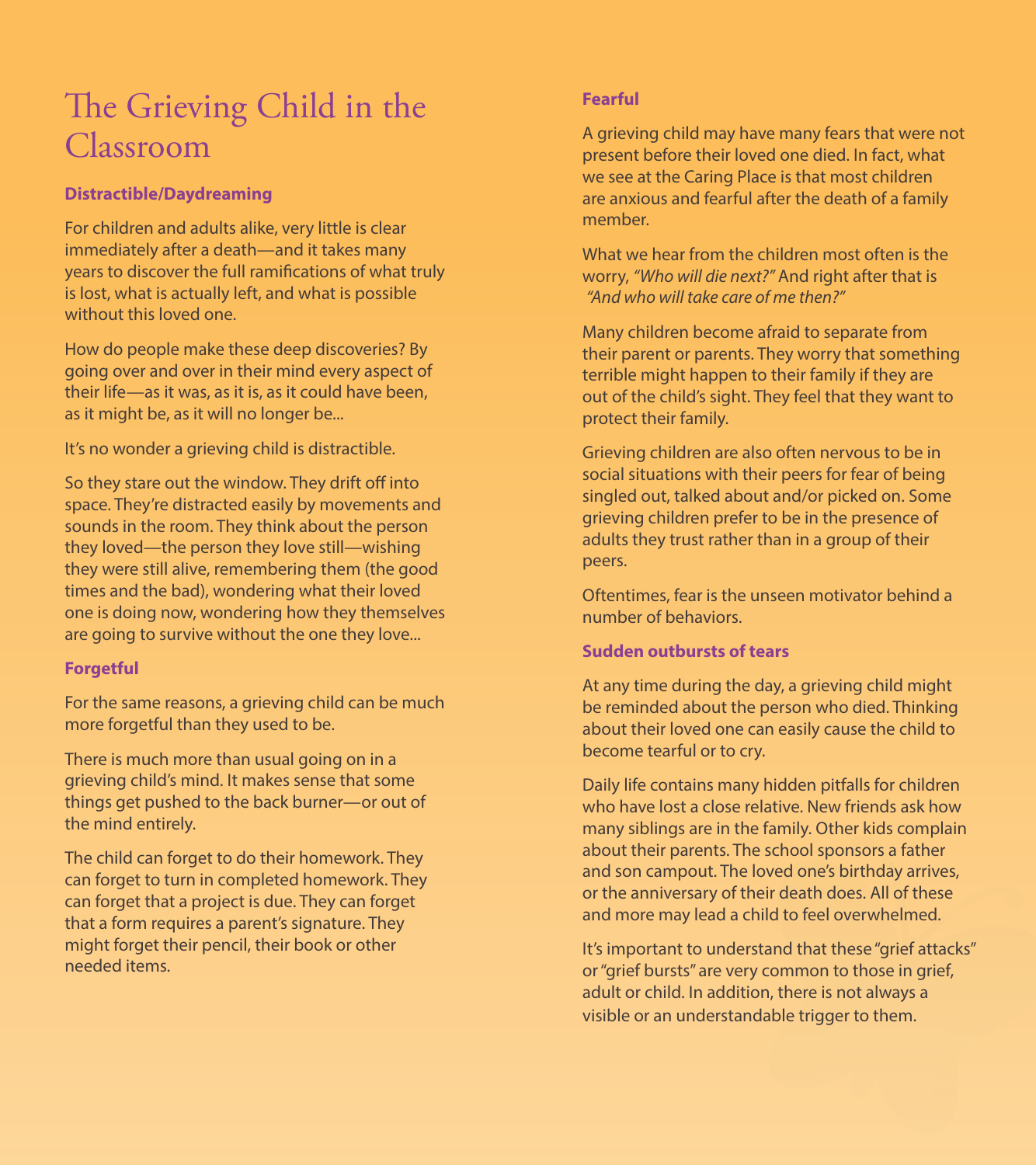## How to Help the Grieving Student During the School Day

#### **Keychains/Photos**

A small, unobtrusive way to help a child feel safe as well as feel close to the one they love is to allow the student to keep a picture of their loved one close to them throughout the school day.

A clear plastic photo holder on a keychain can accomplish this. The child can insert a photo (or two) of the person or people that bring them comfort, which can then be kept in their pocket and pulled out when the child needs reassurance.

For younger children, a small stuffed animal or "lovey" that gives them reassurance during difficult emotional times can also be helpful.

#### **Allow phone calls**

Grieving children are often preoccupied with the fear that something terrible will happen to their surviving family members.

Allowing the grieving child to make (short) phone calls to their family members, even on a daily basis if needed, can give the child the reassurance they need that their family members are safe, and can help the child continue their day.

**Designate a support person for the student** A grieving child may need additional support during the day, when they are overwhelmed with their grief, unable to concentrate, or worried about their surviving family members.

A person with whom the child feels comfortable might be designated as a support for the child. This may be a nurse, a guidance counselor, a teacher's aide or someone else from the school.

The student could then go to this person for support when they need it throughout the day. Support might be talking, simply being present with the student, or giving the student an escape from the pressures of the classroom.

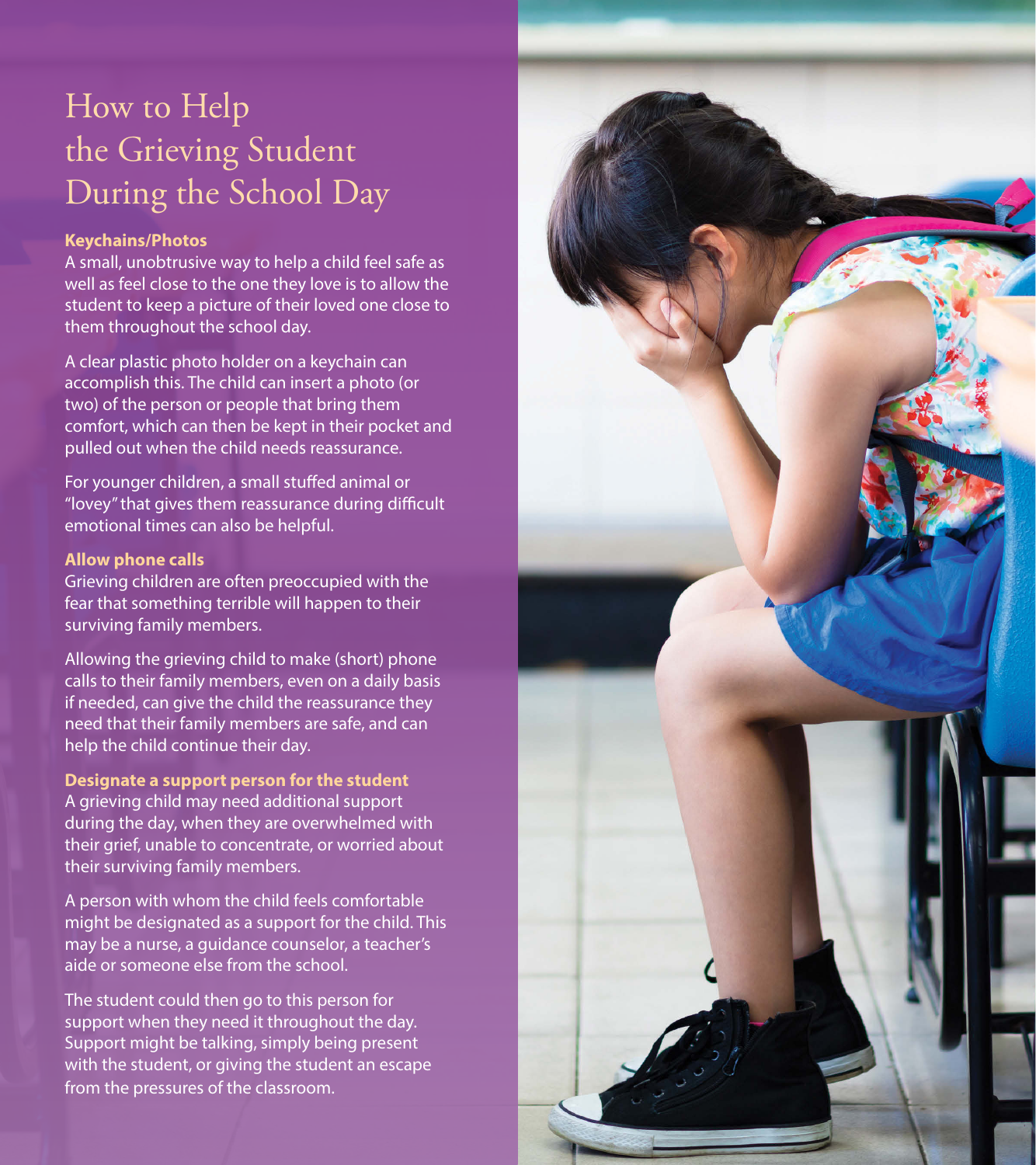#### **Provide a "grief pass"**

Grieving students often feel like they are being watched by teachers and peers to see how they're adjusting in their grief. They're also often afraid that they will become overwhelmed by their grief and cry in front of their peers.

To help with this, the grieving child can be given a discreet way to notify the teacher that they need a break from the classroom to deal with their grief.

A way to communicate their need to take a break without drawing attention to themselves could be to choose an object or create a "grief pass" that the student can leave on the corner of their desk and then get up and leave the classroom to go to their designated support person or area without having to ask or explain their behavior.

If children are not permitted to walk the halls alone (or if the child is too young for this), another option could be to have a corner of the room designated as a safe place for the child. Here—perhaps a reading area or a beanbag chair, in semi-privacy if possible—the student could go to take a break, instead of to a separate room.

#### **Maintain consistency, but be flexible**

Allowing the child to return to a classroom that still functions on the same expectations and schedule as before is important for the child's sense of normalcy and stability.

While it's important that a teacher's expectations for appropriate behavior do not change, it's also important to keep in mind that the grieving student might have a shorter attention span and more difficulty concentrating on the task at hand.

Providing extended deadlines for papers and projects, and allowing extended time for testing or providing testing in a quiet area for the student, can make a big difference.

#### **Increase communication with parent(s)**

Communication with the parent(s) may need to be increased in order to help the student remember all that is expected. Communication systems for homework (and other things) can be very helpful.

#### **Be sensitive to important dates**

Remember that for a grieving child, what used to be special days (holidays, birthdays, anniversaries) may now be especially painful days.

As with everything else, the child's lead can be followed—if they want to participate (in making Mother's Day cards, for instance), then they can be encouraged to do so. If it's too painful, they can be allowed another activity, or be given the chance to go to their support person.

Some days, like the loved one's birthday, or the anniversary of their death, may simply feel awful all the way through. Being attentive to these dates will at least help in understanding what is going on under the surface.

#### **How to be a supportive person**

Teachers especially, as well as other school personnel, don't need to be afraid to talk to the grieving student about the death they've experienced.

Sometimes significant adults mistakenly keep a low profile with children. Teachers are important to students as a source of support for the hours they're in school. It can be very helpful for a child to know that their teacher is open and willing to listen to their painful feelings, and to their memories of the good times as well.

As much as we'd like to take away the grief our students are feeling, we cannot. Listening, even more than talking, is the most important thing a teacher can do to provide the child with support. When speaking to the child, it's important to use concrete terms (like "dead" and "died"), and to avoid terms such as "passed away" or "lost," as these can be confusing to a child.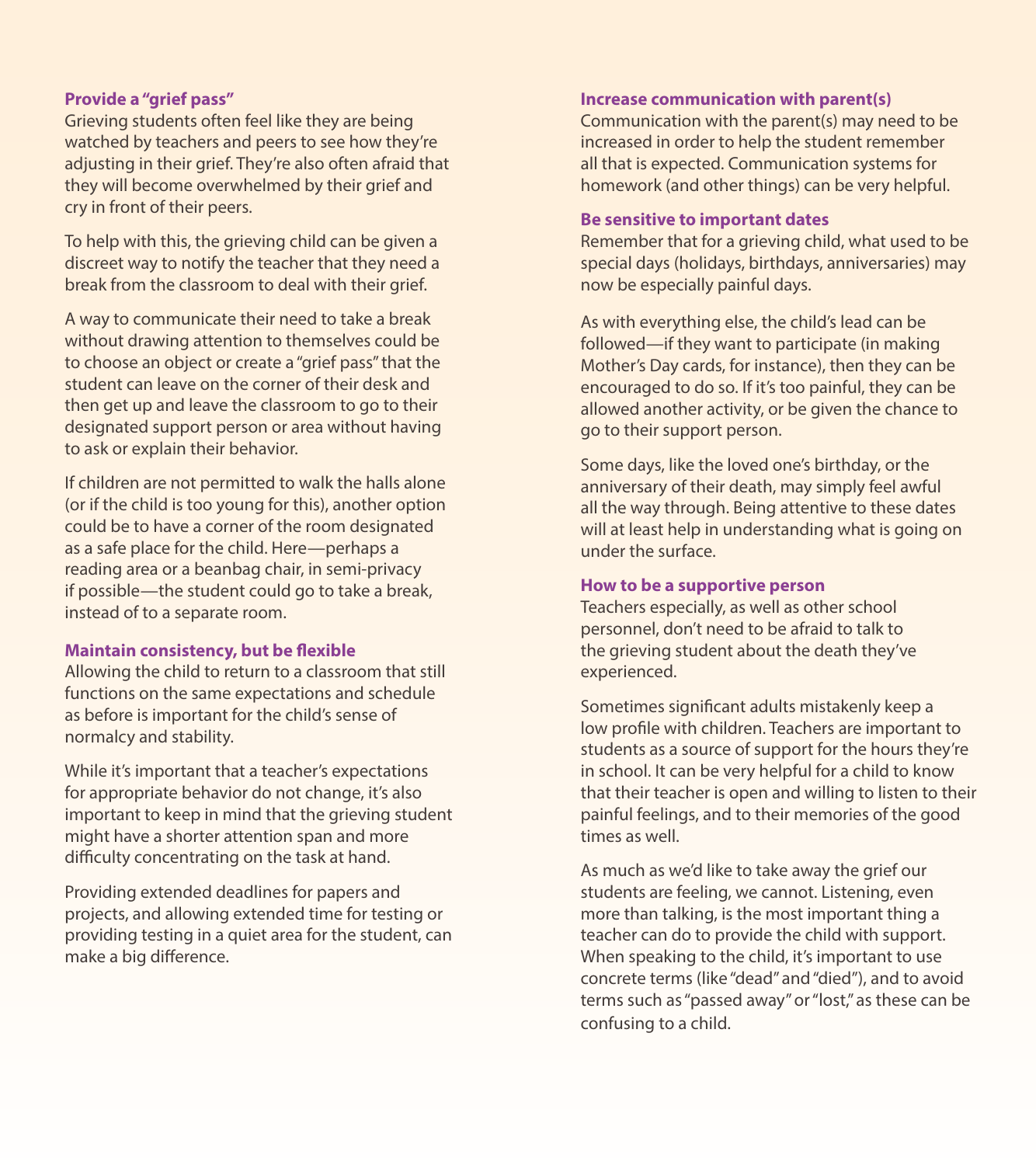# Preparing Students for the Return of a Grieving Classmate

After a class member has experienced a death, how can a teacher help the class through its own anxiety and uneasiness? And how can the teacher prepare the class to help the returning student?

#### **Discuss grief with the class**

After the school has contacted the family and received permission to share about the death with the class, teachers can talk to their students about how grief affects people. The students can be encouraged to share how they feel themselves, perhaps by discussing what other types of losses or deaths the students have experienced, and what helped them cope.

#### **Discuss the difficulties the returning student may have at school**

The class might discuss how difficult it may be for their classmate to return to school, and how the student may feel.

The class can be asked for ideas about how they would like others to treat them if they were returning to school after a death. Some students might like to be left alone, while others would want the circumstances discussed freely.

Most grieving students say that they want everyone to treat them the same way that they treated them before. In general, they don't like people being "extra nice." While students usually say they don't want to be in the spotlight, they also don't want people to act like nothing happened.

#### **Discuss ways for the class to reach out to the grieving classmate**

Students can reach out by sending cards or pictures to the child and his or her family to let them know the class is thinking of them. If students in the class knew the person who died, they might share memories of that person in the cards.

Other options for providing support include helping the returning classmate with chores or homework. Older teens might offer to help the family with shopping, cleaning or errands, or with babysitting for younger children.

#### **Anticipate some changes in the returning student's behavior**

It's important for children to understand that their grieving friend may act differently—they may withdraw from their friends for a while, they might seem angry or very sad, etc.—and that these feelings and behaviors are normal.

#### **Be alert to other children reacting to a friend's loss**

Some children in the class may need extra support as well, to help them deal with the sense of frustration and helplessness that they may be feeling, or to help them with their own feelings of loss that might surface if they too have had someone close to them die.

#### **Provide guidance for the students**

Many children need help in communicating condolence or comfort messages. Providing the students with age appropriate guidance for supporting their classmate will help them decide what to say.

### You may also find some other brochures in this series to be helpful, including:

- *• Questions Grieving Teens Ask*
- *• Questions Grieving Children Ask*
- *• Is There Anything I Can Do? Supporting a Friend Who Is Grieving*

If you know of a family that can benefit from the services of the Highmark Caring Place, we recommend that you talk with an adult in the family about our services and provide them with a brochure and our web address (HighmarkCaringPlace.com), and encourage them to call us. To protect the privacy of the family, our staff does not initiate contact with any family directly.